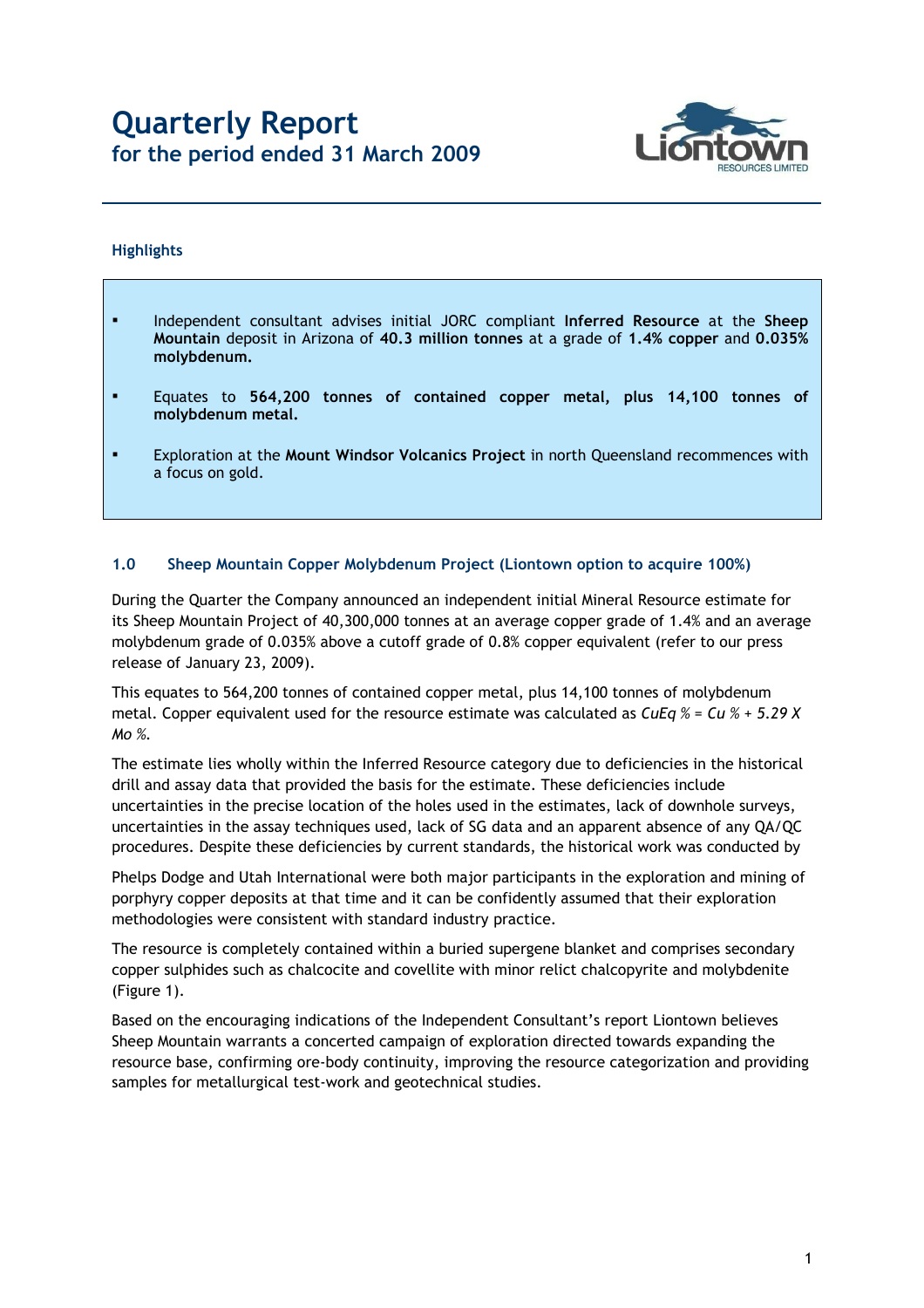

**Figure 1: 3D model of the Sheep Mountain deposit.** 

Subsequent to the release of the Independent Consultant's report a diamond core hole drilled by a previous explorer was located at the Arizona Geological Survey facility in Tucson. The hole, DDH CC01, was drilled in 1992 and was targeted on the supergene mineralisation described above. However it was apparently not sampled at that time nor have any geological logs been preserved. The Company's consulting geologists have now logged and sampled this hole applying current QA/QC protocols. Assays are currently pending but supergene copper mineralization has been logged as well as molybdenite-rich stockworking in the underlying porphyry intrusive.

The Company is also actively staking additional ground in the Sheep Mountain district to consolidate our tenure in the area.

#### **2.0 Mount Windsor Volcanics Project (Liontown 100%)**

Exploration on the MWV project during the quarter has continued to focus on the gold potential of the area.

As noted in our previous Quarterly report, processing and interpretation of aeromagnetics flown by the Company in 2008 revealed numerous circular magnetic anomalies within the Company's tenement package, possibly indicative of Kidston- or Mt Leyshon-style intrusive/breccia complexes (figure 2). Several of these are clustered along or close to the 'Mt Leyshon Corridor', a northeasterly structural trend that hosts the 3 million ounce Mt Leyshon breccia gold deposit.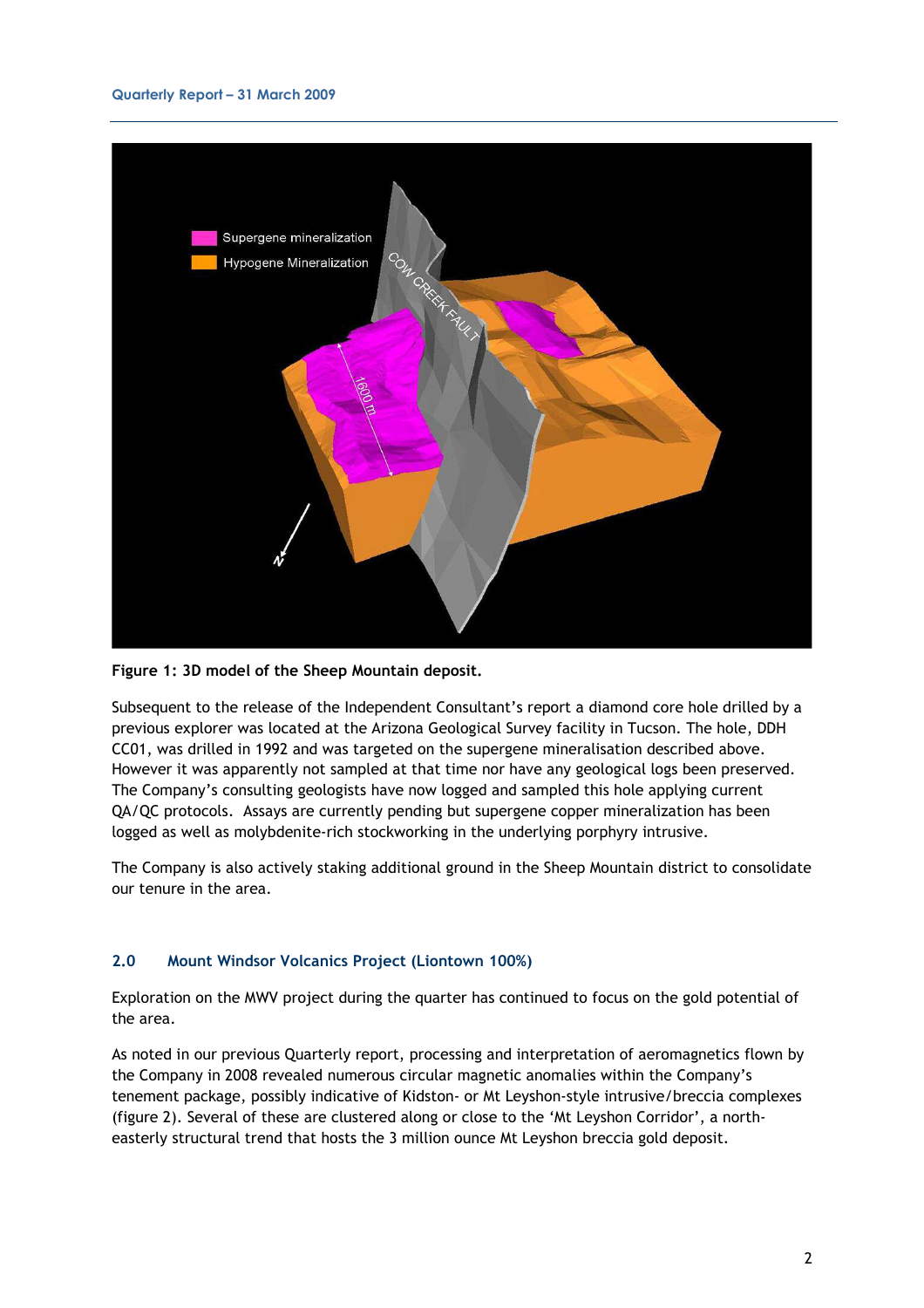

**Figure 2: Interpreted gold targets (red circles) and Mt Leyshon Gold Corridor (yellow) over RTP magnetics. LTR tenements in red and applications in orange. Green outlines indicate target zones for future follow-up.** 

Most of these anomalies are covered by later 'Campaspe' sediments and hence have not been explored by previous explorers. The Company has now completed detailed ground magnetic surveys over several of these anomalies to provide greater detail on their internal structure and is currently undertaking a comprehensive interpretation of both the regional and detailed aeromagnetics to rank targets for further follow-up.

In line with this redirection of the Company's exploration focus we have also begun rationalizing our land position in the project area, shedding tenements that have limited potential for gold mineralisation whilst retaining our core base metal prospects.

#### **3.0 Corporate**

During the Quarter, Liontown Resources announced that a fully underwritten non-renounceable prorata rights issue of fully paid ordinary shares in Liontown Resources will be undertaken to raise approximately \$936,000 before issue costs. The rights issue is fully underwritten by Patersons Securities Limited.

New shares will be offered at an issue price of 1 cent per share on the basis of 1 share for every 1 share held at the record date of 25 March 2009 and the offering has a closing date of 17 April 2009.

The Prospectus is available on the ASX website (www.asx.com.au) and also on the Company's website (www.ltresources.com.au) and was mailed to all Eligible Shareholders on 31 March 2009.

Please also refer to the attached quarterly cash flow for the quarter ended 31 December 2008.

Yours faithfully

onglypin

Dr Douglas A Jones Managing Director 16 April 2009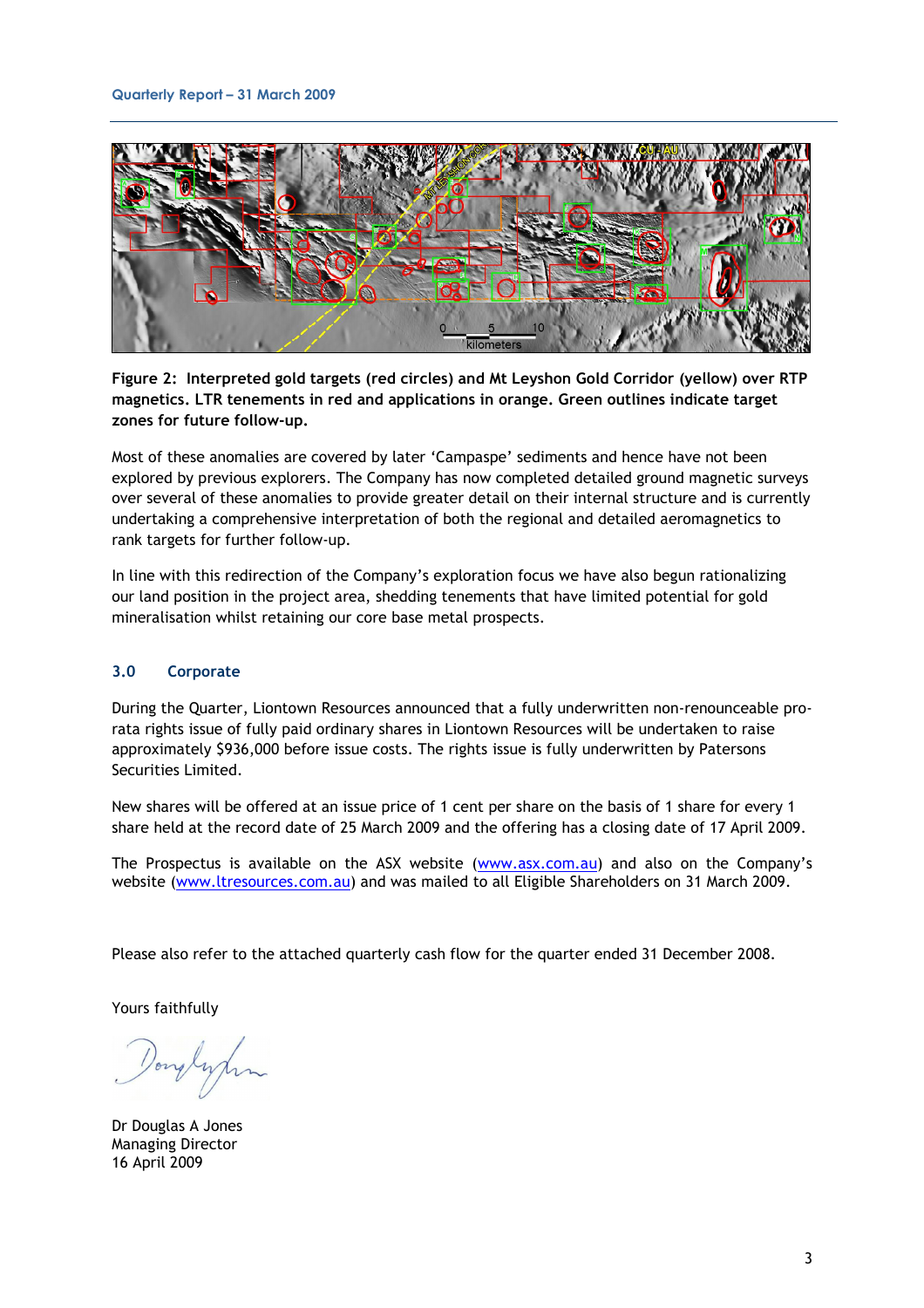*The information in this report that relates to Exploration Results is based on information compiled by Dr Douglas A Jones, a full-time employee and Director of Liontown Resources Limited, who is a Member of the Australian Institute of Mining and Metallurgy and is a Chartered Professional Geologist. Dr Jones has sufficient experience in the field of activity being reported to qualify as a Competent Person as defined in the 2004 edition of the Australasian Code for Reporting of Exploration Results, Minerals Resources and Ore Reserves, and consents to the release of information in the form and context in which it appears here.* 

*The resource estimation quoted herein for the Sheep Mountain Project has been carried out by Denver, Colorado based Geological Consultant, William F Tanaka. Mr Tanaka is a Member of the Australasian Institute of Mining and Metallurgy and has extensive experience in the area of porphyry copper deposits from both a consulting and operational perspective. As such he is qualified to be considered a Competent Person as defined in the December 2004 edition of the JORC Code. Mr Tanaka consents to the release of the information in the form and context in which it appears here.*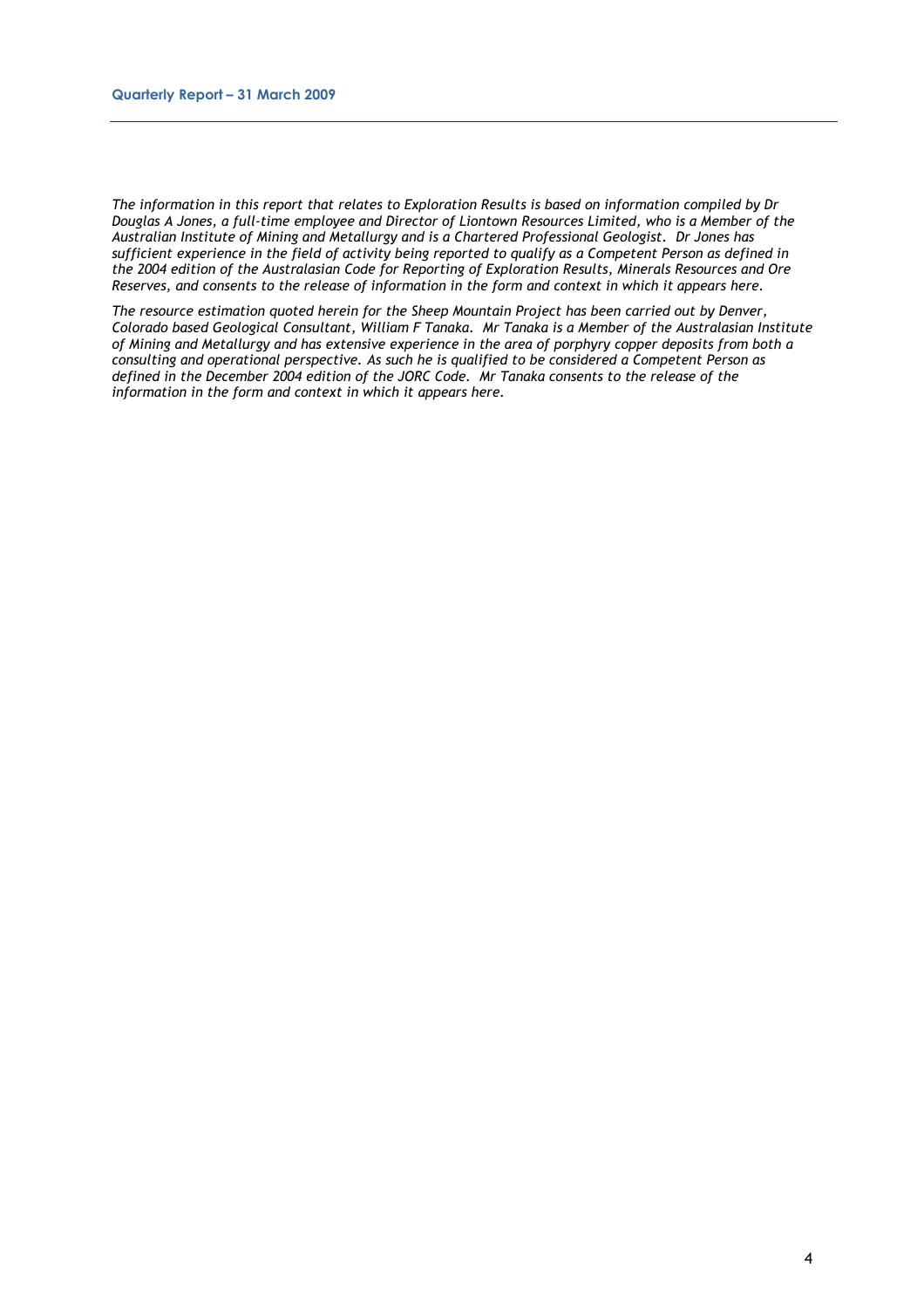# **Appendix 5B**

*Rule 5.3*

# **Mining exploration entity quarterly report**

Introduced 1/7/96. Origin: Appendix 8. Amended 1/7/97, 1/7/98, 30/9/2001.

Name of entity

### LIONTOWN RESOURCES LIMITED

39 118 153 825 31 MARCH 2009

ABN Quarter ended ("current quarter")

### **Consolidated statement of cash flows**

|            | Cash flows related to operating activities                                  |                                                   | <b>Current quarter</b><br>\$A | <b>Year to date</b><br>$(9$ months)<br><b>\$A</b> |
|------------|-----------------------------------------------------------------------------|---------------------------------------------------|-------------------------------|---------------------------------------------------|
| 1.1        | Receipts from product sales and related debtors                             |                                                   |                               |                                                   |
| 1.2        | Payments for<br>(c) production                                              | (a) exploration and evaluation<br>(b) development | (128, 529)                    | (1,605,503)                                       |
|            | (d)                                                                         | administration                                    | (88, 676)                     | (668, 604)                                        |
| 1.3<br>1.4 | Dividends received<br>Interest and other items of a similar nature received |                                                   |                               |                                                   |
| 1.5        | Interest and other costs of finance paid                                    |                                                   | 3,727                         | 40,498                                            |
| 1.6        | Income taxes paid                                                           |                                                   |                               |                                                   |
| 1.7        | Other – Goods and Services Tax (net)                                        |                                                   | 5,905                         | 33,800                                            |
|            |                                                                             |                                                   |                               |                                                   |
|            | <b>Net Operating Cash Flows</b>                                             |                                                   | (207, 573)                    | (2,199,809)                                       |
|            | Cash flows related to investing activities                                  |                                                   |                               |                                                   |
| 1.8        | Payment for purchases of:                                                   | (a) prospects<br>(b) equity investments           |                               |                                                   |
| 1.9        | Proceeds from sale of:                                                      | (c) other fixed assets<br>(a)prospects            |                               | (12, 498)<br>1,582,500                            |
|            |                                                                             | (b) equity investments<br>(c) other fixed assets  | (7,764)                       | 102,237                                           |
| 1.10       | Loans to other entities                                                     |                                                   |                               |                                                   |
| 1.11       | Loans repaid by other entities                                              |                                                   |                               |                                                   |
| 1.12       | Other (provide details if material)                                         |                                                   |                               |                                                   |
|            | Net investing cash flows                                                    |                                                   | (7,764)                       | 1,672,239                                         |
| 1.13       | Total operating and investing cash flows (carried<br>forward)               |                                                   | (215, 337)                    | (527, 570)                                        |

<sup>+</sup> See chapter 19 for defined terms.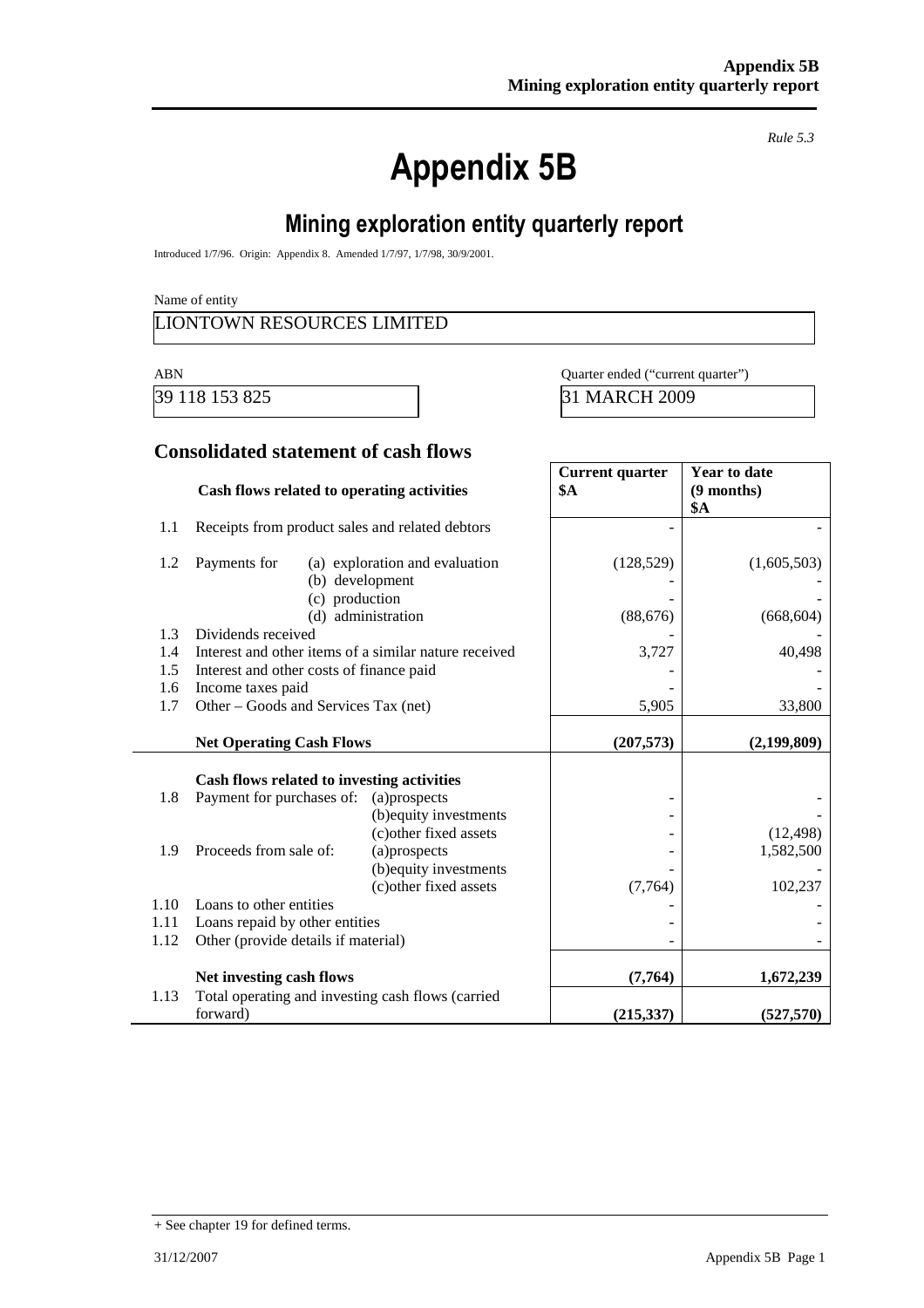|              | Cash flows related to financing activities                                          |           |            |
|--------------|-------------------------------------------------------------------------------------|-----------|------------|
| 1.14         | Proceeds from issues of shares, options, etc. (net)                                 |           | 316,250    |
| 1.15         | Proceeds from sale of forfeited shares                                              |           |            |
| 1.16         | Proceeds from borrowings                                                            |           |            |
| 1.17         | Repayment of borrowings                                                             | (25, 829) | (157, 632) |
| 1.18         | Dividends paid                                                                      |           |            |
| 1.19         | Other                                                                               | 2,214     | (3,879)    |
|              |                                                                                     |           |            |
|              | Net financing cash flows                                                            | (23, 615) | 154,739    |
|              | Net increase (decrease) in cash held                                                | (238,952) | (372, 831) |
|              |                                                                                     |           |            |
| 1.20<br>1.21 | Cash at beginning of quarter/year to date<br>Exchange rate adjustments to item 1.20 | 601,497   | 735,376    |

#### **Payments to directors of the entity and associates of the directors Payments to related entities of the entity and associates of the related entities**

|      |                                                                  | Current quarter<br>SΑ |
|------|------------------------------------------------------------------|-----------------------|
| 1.23 | Aggregate amount of payments to the parties included in item 1.2 | 114,763               |
| 1.24 | Aggregate amount of loans to the parties included in item 1.10   | Nil                   |

#### 1.25 Explanation necessary for an understanding of the transactions

Item 1.9a is the proceeds for the sale of the Cowan Nickel project tenements to Pindan Exploration Company Pty Ltd.

Item 1.9c is the proceeds for the sale of motor vehicles.

Item 1.23 consists of legal fees paid to a director related entity, directors fees, salaries and wages and superannuation paid to directors and a service charge paid to a related entity for the provision of corporate services. All transactions are on commercial terms and conditions.

#### **Non-cash financing and investing activities**

- 2.1 Details of financing and investing transactions which have had a material effect on consolidated assets and liabilities but did not involve cash flows N/A
- 2.2 Details of outlays made by other entities to establish or increase their share in projects in which the reporting entity has an interest N/A

Ē

<sup>+</sup> See chapter 19 for defined terms.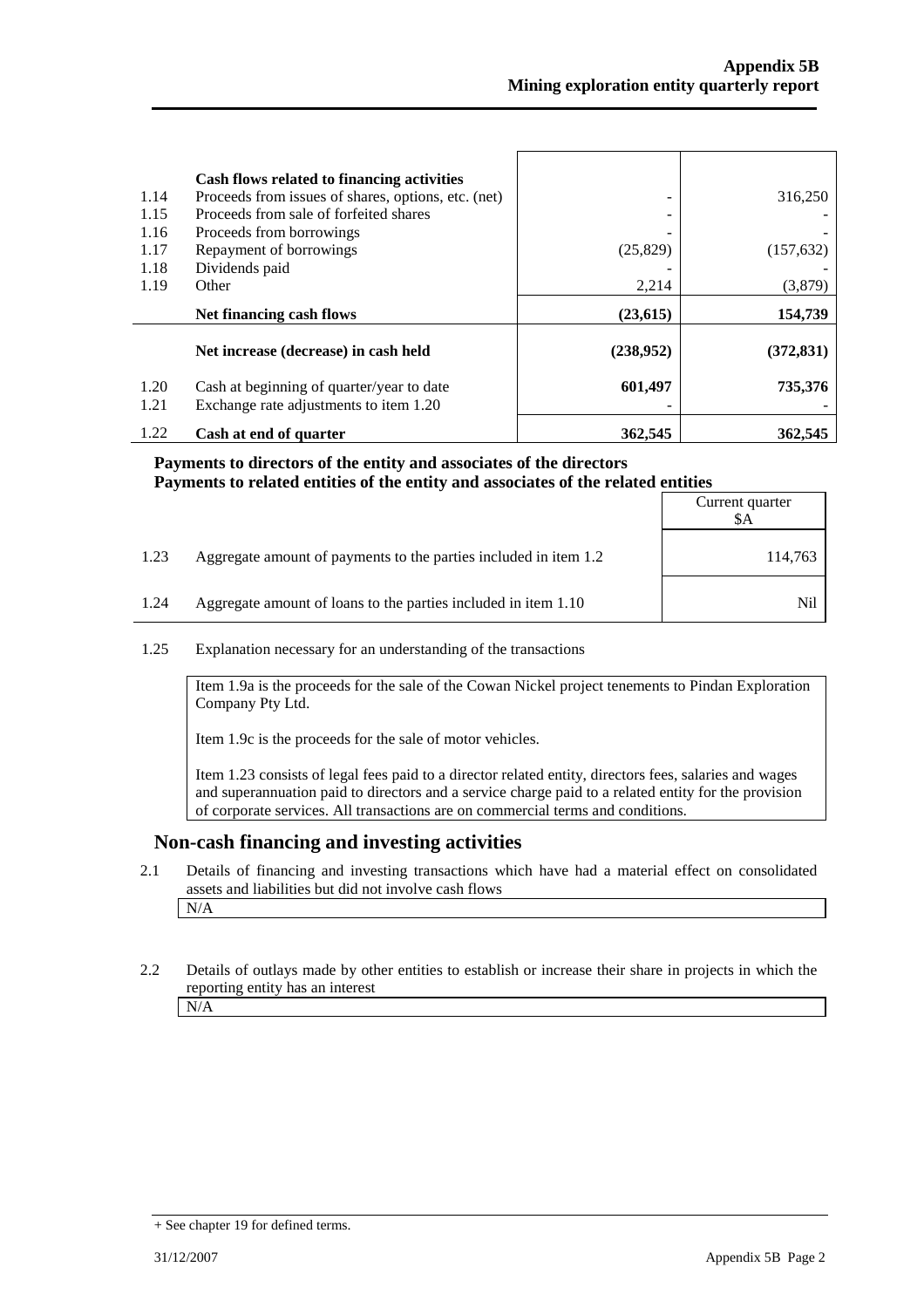### **Financing facilities available**

*Add notes as necessary for an understanding of the position.*

|     |                             | Amount available | Amount used     |
|-----|-----------------------------|------------------|-----------------|
|     |                             | \$Α              | \$A             |
| 3.1 | Loan facilities             | Nil              | N <sub>il</sub> |
| 3.2 | Credit standby arrangements | N <sub>i</sub>   | Nil             |

### **Estimated cash outflows for next quarter**

|     | <b>Total</b>               | \$80,000 |
|-----|----------------------------|----------|
|     |                            |          |
| 4.2 | Development                | Nil      |
| 4.1 | Exploration and evaluation | 80,000   |
|     |                            | ФA       |

# **Reconciliation of cash**

| Reconciliation of cash at the end of the quarter (as shown in<br>the consolidated statement of cash flows) to the related items<br>in the accounts is as follows. |                                                  | Current quarter<br>\$A | Previous quarter<br>\$A |
|-------------------------------------------------------------------------------------------------------------------------------------------------------------------|--------------------------------------------------|------------------------|-------------------------|
| 5.1                                                                                                                                                               | Cash on hand and at bank                         | 362,545                | 601,497                 |
| 5.2                                                                                                                                                               | Deposits at call                                 |                        |                         |
| 5.3                                                                                                                                                               | Bank overdraft                                   |                        |                         |
| 5.4                                                                                                                                                               | Other (Bank Guarantee)                           |                        |                         |
|                                                                                                                                                                   | <b>Total: cash at end of quarter</b> (item 1.22) | 362,545                | 601.497                 |

### **Changes in interests in mining tenements**

| 6.1 | Interests in<br>mining<br>tenements<br>relinquished,<br>reduced or lapsed | <b>Tenement</b><br>reference | Nature of interest<br>(note (2))     | Interest at<br>beginning of<br>quarter | Interest at<br>end of<br>quarter |
|-----|---------------------------------------------------------------------------|------------------------------|--------------------------------------|----------------------------------------|----------------------------------|
|     |                                                                           | EPM16412<br>EPM16838         | Surrendered<br>Application withdrawn | 100%<br>0%                             | 0%<br>0%                         |

| 6.2 | Interests in<br>mining tenements<br>acquired or<br>increased | Tenement<br>reference | Nature of interest<br>(note (2)) | Interest at<br>beginning of<br>quarter | Interest at<br>end of<br>quarter |
|-----|--------------------------------------------------------------|-----------------------|----------------------------------|----------------------------------------|----------------------------------|
|     |                                                              |                       |                                  |                                        |                                  |

<sup>+</sup> See chapter 19 for defined terms.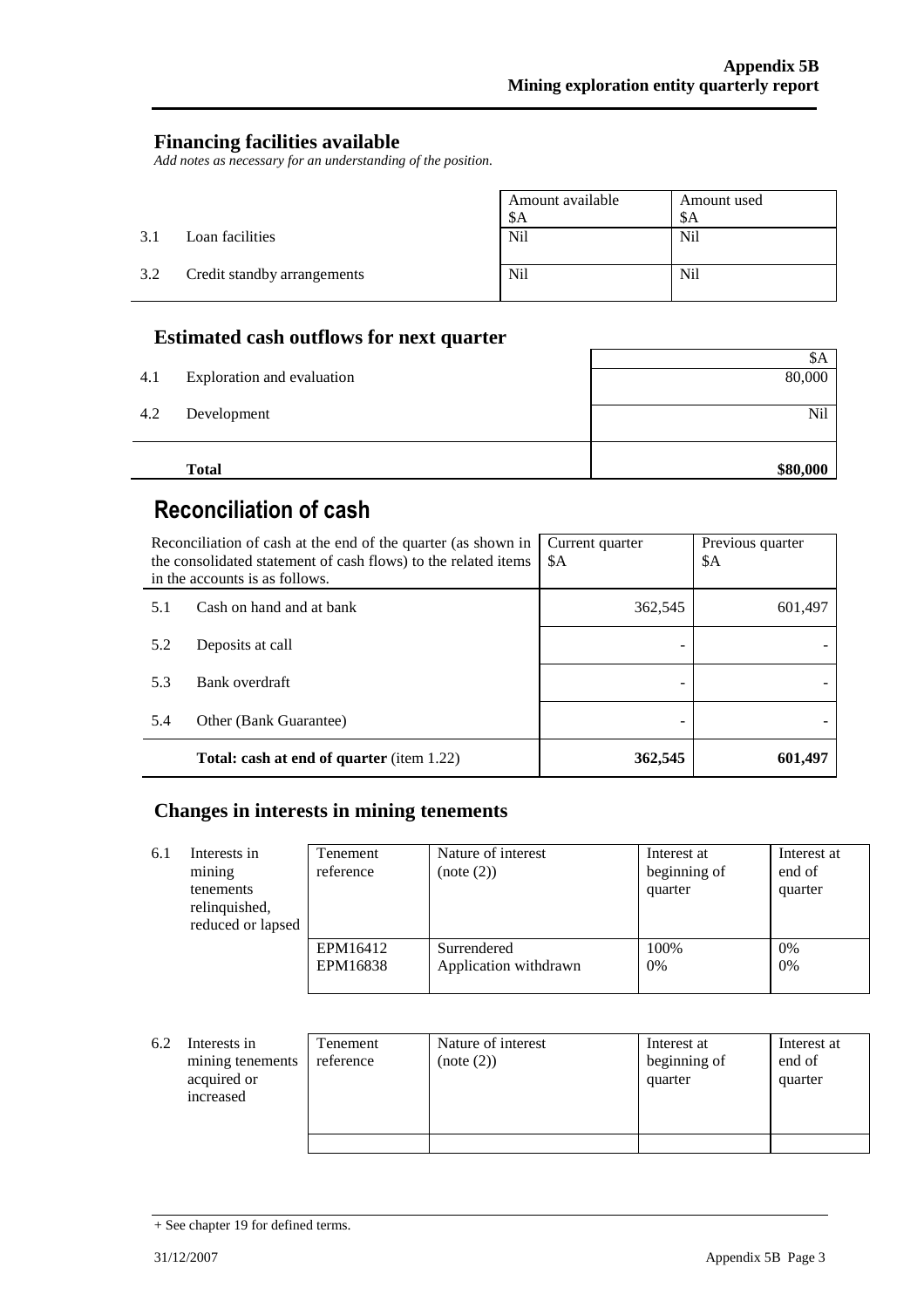#### **(1) Issued and quoted securities at end of current quarter**

*Description includes rate of interest and any redemption or conversion rights together with prices and dates.*

|         |                                                                                                                 | Total number         | Number quoted | price<br>Issue<br>per<br>security (see note 3) | Amount paid up per<br>security (see note 3) |
|---------|-----------------------------------------------------------------------------------------------------------------|----------------------|---------------|------------------------------------------------|---------------------------------------------|
|         |                                                                                                                 |                      |               | (cents)                                        | (cents)                                     |
| 7.1     | Preference<br><sup>+</sup> securities<br>(description)                                                          | Nil                  | Nil           | N/A                                            | $\rm N/A$                                   |
| $7.2\,$ | Changes during<br>quarter                                                                                       | N/A                  | N/A           | N/A                                            | $\rm N/A$                                   |
|         | (a) Increases<br>through issues<br>(b) Decreases<br>through returns of<br>capital, buy-<br>backs.               |                      |               |                                                |                                             |
| 7.3     | +Ordinary<br>securities                                                                                         | 93,600,009           | 93,600,009    | N/A                                            | N/A                                         |
| 7.4     | Changes during<br>quarter<br>(a) Increases                                                                      | <b>Nil</b>           | Nil           | N/A                                            | N/A                                         |
|         | through issues<br>(b) Decreases                                                                                 | Nil                  | Nil           | N/A                                            | N/A                                         |
|         | through returns of<br>capital.                                                                                  |                      |               |                                                |                                             |
| 7.5     | <sup>+</sup> Convertible<br>debt securities<br>(description)                                                    | Nil                  | Nil           | N/A                                            | N/A                                         |
| 7.6     | Changes during<br>quarter<br>(a) Increases<br>through issues<br>(b) Decreases<br>through securities<br>matured. | Nil                  | Nil           | N/A                                            | N/A                                         |
| 7.7     | <b>Options</b><br><b>Share Options</b>                                                                          | 4,825,000            | Nil           | Exercise price<br>\$0.25                       | Expiry date<br>18.12.2009                   |
|         |                                                                                                                 | 1,500,000            | Nil           | \$0.25                                         | 31.12.2009                                  |
|         |                                                                                                                 | 250,000              | Nil           | \$0.35                                         | 6.8.2010                                    |
|         |                                                                                                                 | 310,000<br>4,000,000 | Nil<br>Nil    | \$0.35<br>\$0.35                               | 1.11.2010<br>1.12.2012                      |
|         |                                                                                                                 | 1,250,000            | Nil           | \$0.225                                        | 14.07.2010                                  |
|         |                                                                                                                 | 500,000              | Nil           | \$0.20                                         | 31.07.2013                                  |
|         |                                                                                                                 | 3,000,000            | Nil           | \$0.20                                         | 02.12.2013                                  |
| 7.8     | Issued during<br>quarter                                                                                        |                      |               |                                                |                                             |
|         | <b>Share Options</b>                                                                                            | Nil                  | Nil           | N/A                                            | N/A                                         |
| 7.9     | <b>Exercised</b> during<br>quarter                                                                              | Nil                  | Nil           | $\rm N/A$                                      | $\rm N/A$                                   |
| 7.10    | Expired/Forfeited<br>during quarter                                                                             | Nil                  | Nil           | $\rm N/A$                                      | $\rm N/A$                                   |
| 7.11    | <b>Debentures</b><br>(totals only)                                                                              | Nil                  | Nil           |                                                |                                             |
| 7.12    | <b>Unsecured notes</b><br>(totals only)                                                                         | Nil                  | Nil           |                                                |                                             |

<sup>+</sup> See chapter 19 for defined terms.